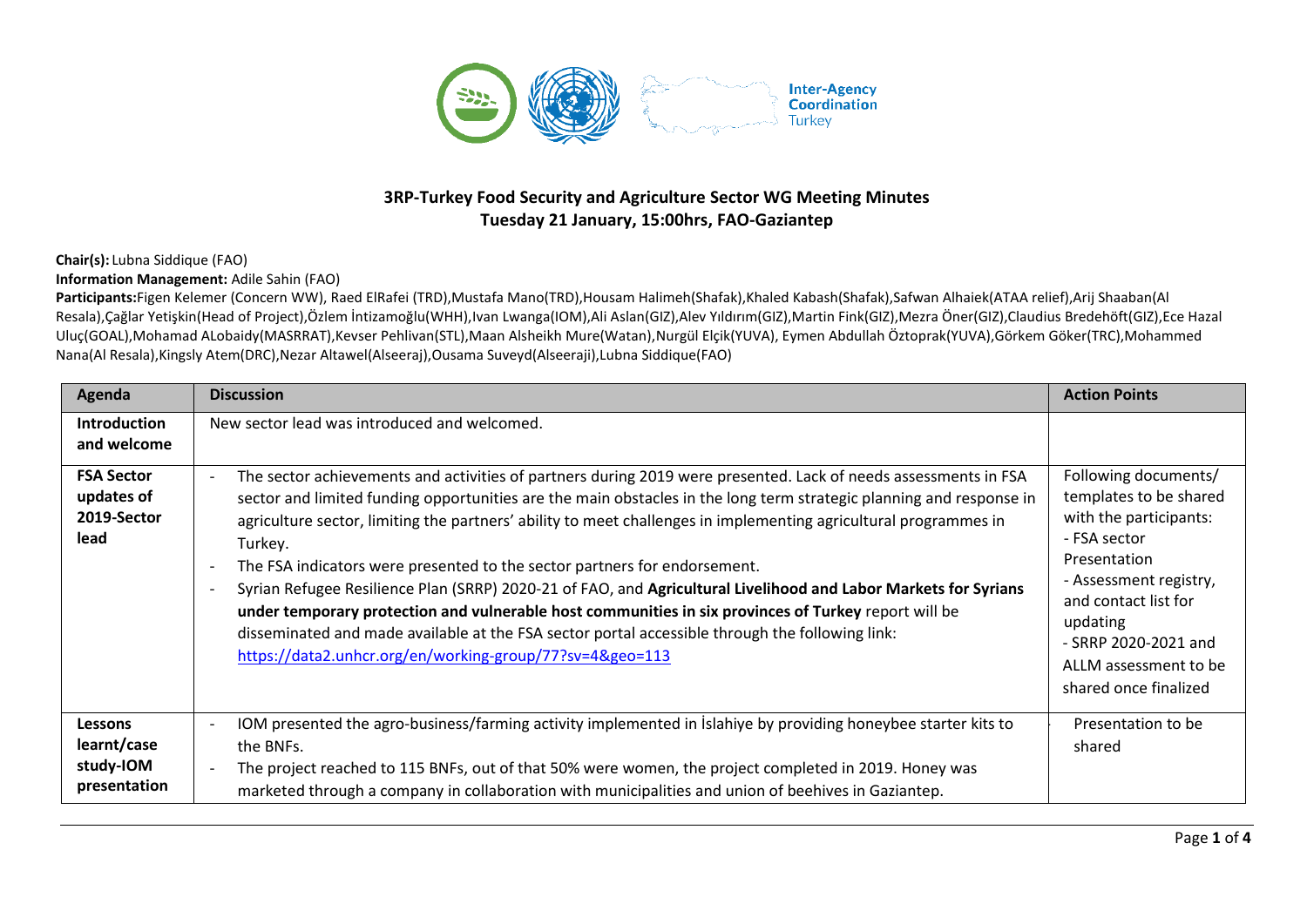|                   | The main challenges during project implementation were:                                                                                        |                                                |  |  |  |  |
|-------------------|------------------------------------------------------------------------------------------------------------------------------------------------|------------------------------------------------|--|--|--|--|
|                   | Non-availability of land for beehives<br>$\circ$                                                                                               |                                                |  |  |  |  |
|                   | Difficulty of finding beneficiaries in rural areas<br>$\circ$                                                                                  |                                                |  |  |  |  |
|                   | Training of beneficiaries without stipends<br>$\circ$                                                                                          |                                                |  |  |  |  |
|                   | Distribution of beehives during daytime<br>$\circ$                                                                                             |                                                |  |  |  |  |
|                   | Limited number of vendors providing hives<br>$\circ$                                                                                           |                                                |  |  |  |  |
| <b>FSA Sector</b> | FSA sector plan 2020-2021 was shared with the participants;                                                                                    | Share FSA Sector                               |  |  |  |  |
| Plan 2020-21      |                                                                                                                                                | Plan 2020-2021                                 |  |  |  |  |
|                   | Strengthening coordination and coherence mechanisms among FSA actors<br>$\circ$                                                                | presentation                                   |  |  |  |  |
|                   | Strengthening information management in the sector<br>$\circ$                                                                                  | Members to send                                |  |  |  |  |
|                   | Capacity Development for the sector as per members recommendations<br>$\circ$                                                                  | nominations for TA                             |  |  |  |  |
|                   | Inter-sectoral coordination approach will be reinforced<br>$\circ$                                                                             | via email, TA will be                          |  |  |  |  |
|                   | Enhanced Food Security and Agriculture approaches and response through assessments, and research<br>$\circ$                                    | selected by                                    |  |  |  |  |
|                   | studies in FSA sector.                                                                                                                         | members during                                 |  |  |  |  |
|                   | The focal points of the Ministry of Agriculture and Forestry mainly in South-East provinces will be invited to the<br>$\overline{\phantom{a}}$ | next FSA meeting.                              |  |  |  |  |
|                   | sector meetings on need/request basis.                                                                                                         |                                                |  |  |  |  |
|                   | New Technical Advisor of FSA sector will be nominated by the sector partners for 2020-2021.                                                    |                                                |  |  |  |  |
| <b>FSA Sector</b> | WFP is implementing project entitled "Hope in the Kitchen" in collaboration with the Ministry of National Education,                           | DRC to share their<br>$\overline{\phantom{a}}$ |  |  |  |  |
| partners'         | Ministry of Family, Labour and Social Services (İŞKUR) and Sukraan Association (only for Mardin), aiming to improve                            | assessment report                              |  |  |  |  |
| updates for       | the self-reliance of Syrians under Temporary Protection and host communities. The participants will be enrolled in a                           | with the sector once                           |  |  |  |  |
| 2020              | three- months "Chef Assistant" training in partnership with the Ministry of National Education. Following the                                  | its published.                                 |  |  |  |  |
|                   | technical training, the participants will be matched with employers in the hospitality and foodservice sector in                               |                                                |  |  |  |  |
|                   | partnership with ISKUR, for an additional three- months on the job training. This project will be implemented in                               |                                                |  |  |  |  |
|                   | Istanbul, Adana, Ankara, Izmir, Kilis, Şanlıurfa and Mardin. Beneficiary selection process has been completed in all                           |                                                |  |  |  |  |
|                   | provinces and trainings will be initiated early February.                                                                                      |                                                |  |  |  |  |
|                   | - DRC is conducting an assessment on livelihoods, and protection needs in the southeast Turkey, to understand market                           |                                                |  |  |  |  |
|                   | perspectives, opportunities and gaps to ensure evidence-based revisions in DRC's programme strategy for 2020-21                                |                                                |  |  |  |  |
|                   | including future interventions. The report is expected to be ready by end of February. DRC is currently implementing                           |                                                |  |  |  |  |
|                   | the second phase of a livelihood project funded by KfW, targeting about 14.000 Syrians and host communities in two                             |                                                |  |  |  |  |
|                   | years duration. Project focuses on skills development (vocational training, entrepreneurship, asset support, soft skills,                      |                                                |  |  |  |  |
|                   | transferable skills, mentorship and linkages with employers) to guarantee employment in diverse economic sectors.                              |                                                |  |  |  |  |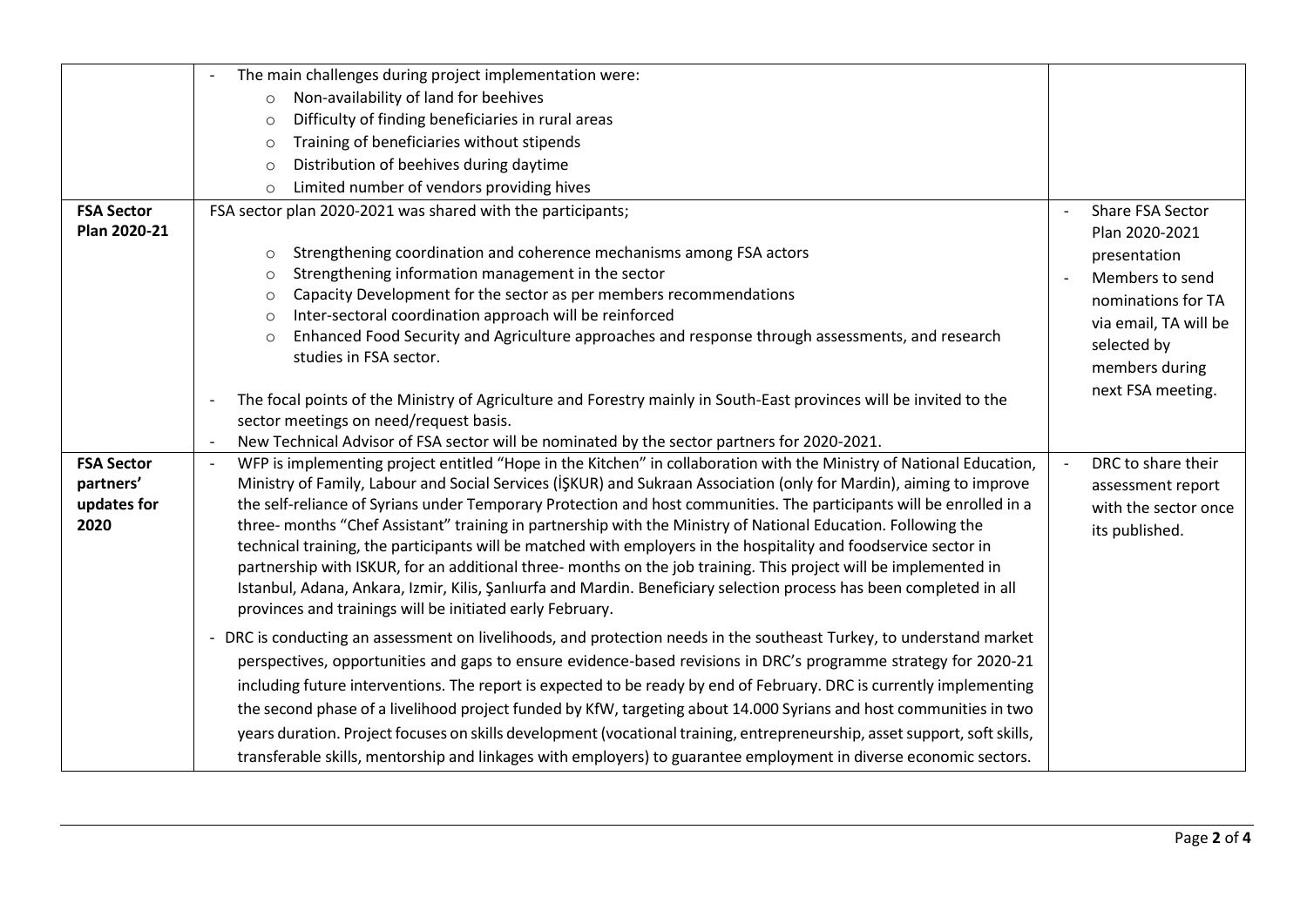|  | STL plans to provide Turkish courses, vocational training and entrepreneurship trainings within its livelihoods project   |  |
|--|---------------------------------------------------------------------------------------------------------------------------|--|
|  | in Hatay. Local food production course will be opened at the Culture House in Altınözü -district of Hatay in partnership  |  |
|  | with the District Governorate and Altınözü Municipality.                                                                  |  |
|  | YUVA continues to provide vocational training courses in food sector through cooperatives.                                |  |
|  | WHH continues to provide nutrition trainings targeting 500 Syrians and vulnerable host community members and              |  |
|  | the project will be completed at the end of April 2020. WHH implements its project with 200 irrigated land available      |  |
|  | for 100 beneficiaries as well as mushroom and strawberry activities in greenhouses.                                       |  |
|  | ATAA Relief has 3 ongoing projects, one of them is in agriculture sector. The project will create job opportunity for     |  |
|  | the Syrians and vulnerable host communities to get access to land in S.Urfa. The project also targets women to            |  |
|  | increase social economic integration of women through community centers.                                                  |  |
|  | Al Resala Foundation completed food processing project by reaching 500 beneficiaries. Al Resala will continue to          |  |
|  | implement food processing and preservation project in Kilis to support vulnerable Syrian and host community               |  |
|  | women by providing the skills development trainings in fruit jams, tomato paste and pickle and cash for work (CfW)        |  |
|  | project in Hatay.                                                                                                         |  |
|  | Massrat Organization will build the capacity of its team and search for donors to implement activities in Turkey.         |  |
|  | IOM is currently in the process of implementing greenhouse project in Viransehir district of Sanliurfa province, IOM      |  |
|  | installed 3 greenhouses in Viransehir-Sanliurfa on 3 acres of land, in addition, IOM will support cultivation on 18 Acres |  |
|  | of open land for crops such as pepper, tomatoes, onions, and cucumber, and irrigation system for watering the land        |  |
|  | will be installed, preparing of the land, harvesting, packaging, and marketing the products will be done by the           |  |
|  | beneficiaries of the project under the guidance of the relevant authorities and supervision of IOM. White Hands           |  |
|  | organization is planning to implement an agricultural project for the Syrians and host communities to have access to      |  |
|  | land in Sanlıurfa.                                                                                                        |  |
|  | Concern WW conducted a labor market assessment in S.Urfa comprising textile, metal industry, heavy industry and           |  |
|  | food sectors. Concern WW is currently implementing number of livelihoods projects in Şanlıurfa and Hatay, Gaziantep,      |  |
|  | Kilis in collaboration with MoNE and other stakeholders. In 2020 it is also planned to provide small business             |  |
|  | registration, job placement and work permit support including language courses and vocational trainings to the Syrians    |  |
|  | and host community members.                                                                                               |  |
|  | GOAL Organization is currently implementing project in protection sector and is planning to start activities in           |  |
|  | agriculture sector.                                                                                                       |  |
|  | FAO is starting its EU-funded project comprising six components or activities such as vocational trainings, on-the-job    |  |
|  | trainings, FFS, as well as cash for work and entrepreneurship support components targeting nearly 6.000 beneficiaries.    |  |
|  | The project will be implemented in Adana, Bursa, Gaziantep, Hatay, İzmir, Kahramanmaras, Kilis, Konya, Manisa and         |  |
|  | Sanlıurfa provinces.                                                                                                      |  |
|  | GIZ has started to implement tree planting projects in cooperation with IB/Ayder funded by BMZ, targeting 250             |  |
|  | Syrians and host community members to provide employment opportunities including language and vocational                  |  |
|  | training in the public and private sector.                                                                                |  |
|  |                                                                                                                           |  |